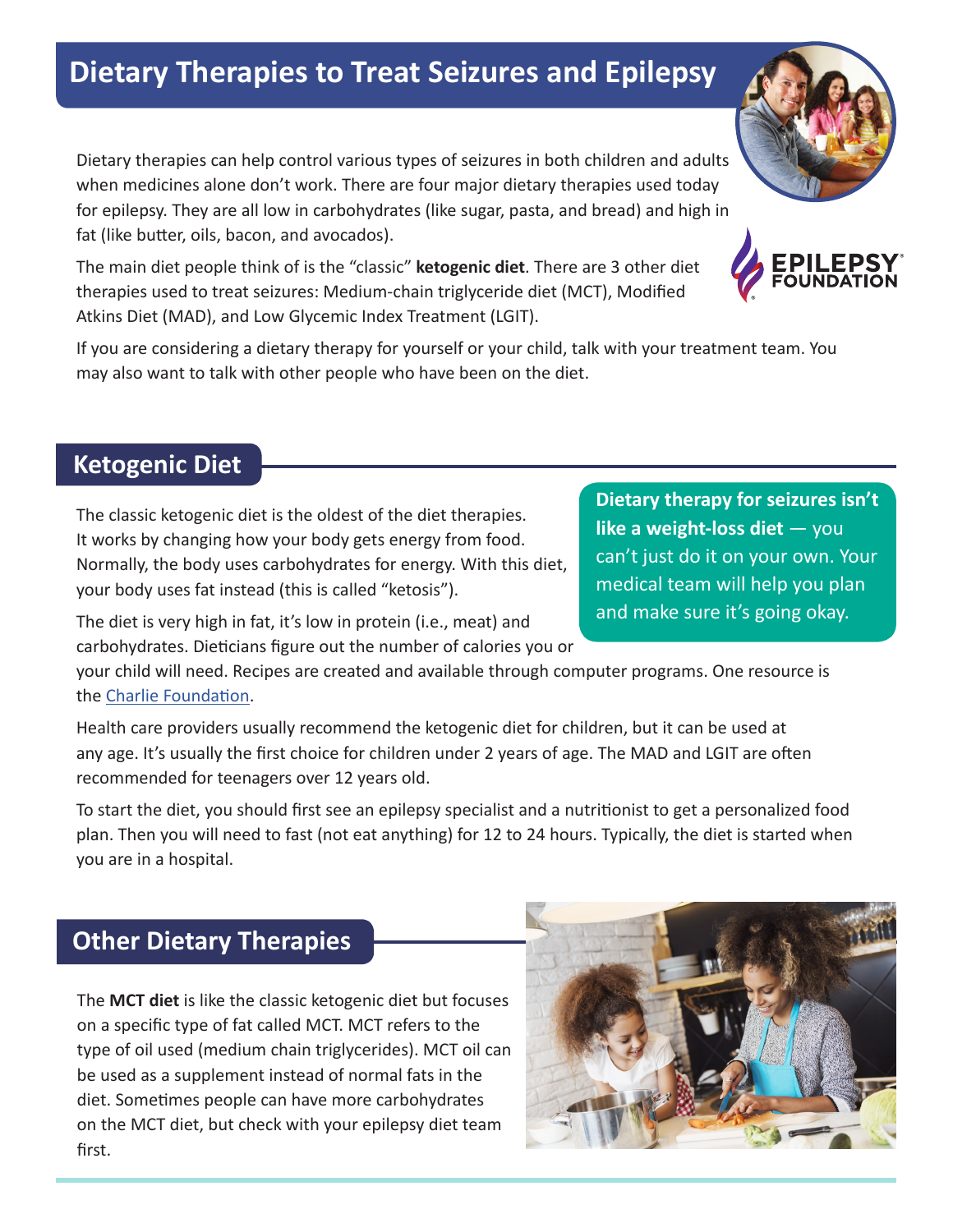#### **Dietary Therapies to Treat Seizures and Epilepsy**

The **Modified Atkins diet (MAD)** limits the number of carbohydrates you eat to usually 20 grams each day. Eating fat in the diet is encouraged. It can be started at home and doesn't need specific meal plans. This means you can eat a wider variety of foods. This is the most common epilepsy diet used for adults and teenagers with epilepsy.

The **Low Glycemic Index Treatment (LGIT)** limits the type of carbohydrates you can eat.

This diet allows carbohydrates that are less likely to raise your blood sugar quickly, like whole grains and berries. Foods that raise your blood sugar a lot (called high glycemic index foods) are avoided. Like the MAD diet, it is started at home and foods don't have to be weighed.

Grilled chicken and shrimp with dill pickle and avacao relish (top)

Charlie Chocolate Bites (bottom)

#### **What's it like to be on a diet therapy?**

- On the classic ketogenic diet, you'll need to carefully weigh and measure all your food. It's very important to follow the diet exactly—every day, for every meal.
- You'll also need to check the ingredients in medicines that may have sugar, usually avoiding liquid forms.
- With the MAD and LGIT, foods don't need to be measured the same way. The type and number of carbohydrates are watched though. There are no limits on protein, liquids or total calories.
- It's important to read food labels of what you eat with any of these diets.
- Most people also keep taking seizure medicine while on a dietary therapy.
- You will probably be given a vitamin supplement and calcium to take regularly.
- You'll be asked to check for ketones in your urine or blood occasionally. Your doctor or nurse will show you how to do this. Keep track of your weight too.
- See your epilepsy team for follow-up visits to see how you are doing.

#### **What are the side effects?**

- Side effects may include hunger, constipation, weight changes, kidney stones, and high cholesterol. You'll need to get blood and urine tests regularly to check for problems.
- Children on the ketogenic diet may grow more slowly than other children. The doctors and nurses will check your height and weight regularly to see how your child is developing.